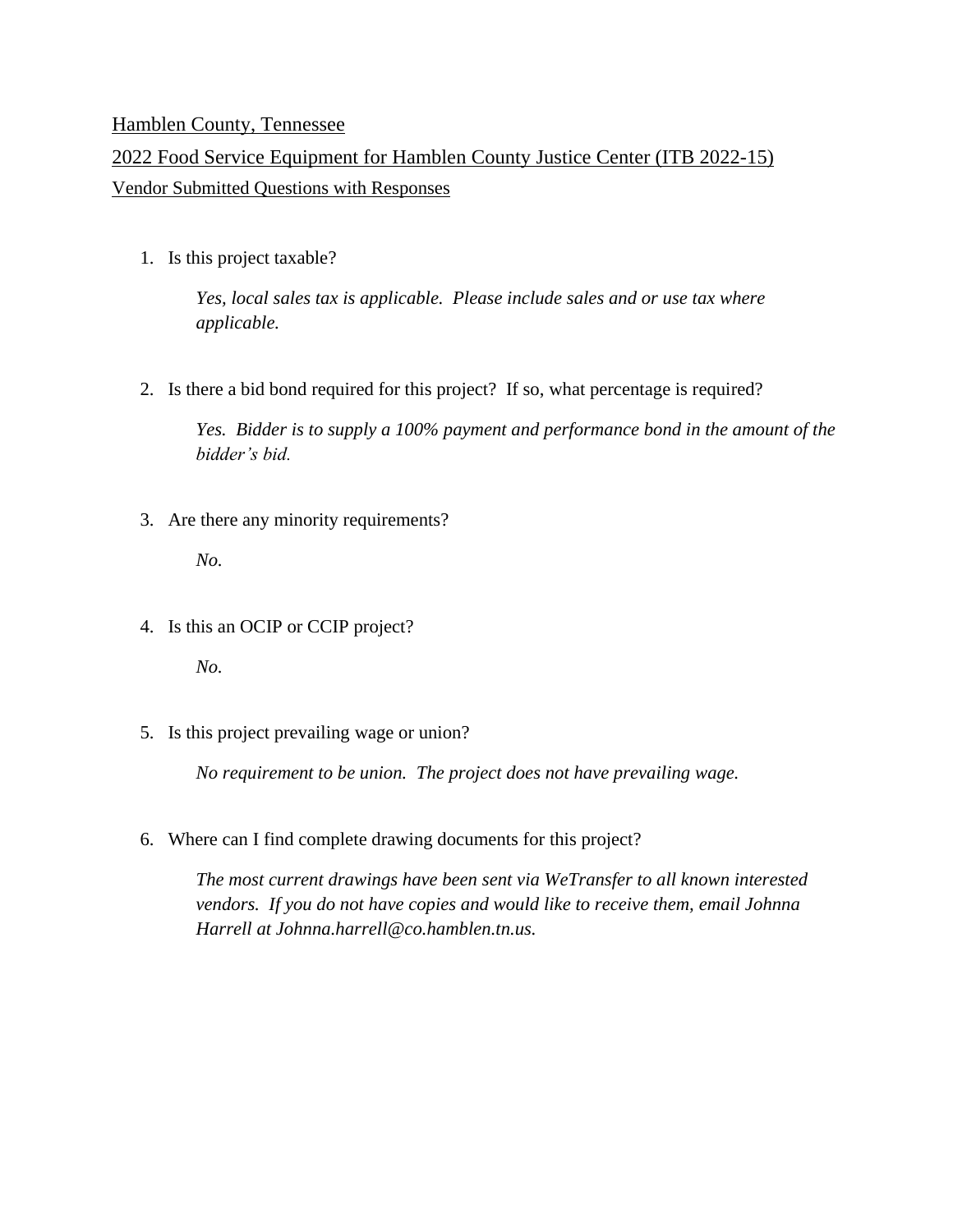7. I can email my proposal and bid form to johnna@co.hamblen.tn.us?

*Submission instructions are located on page 29 of the bid document. The email in this question is incorrect. It should be Johnna.harrell@co.hamblen.tn.us. Submission instructions must be followed carefully, or your submission may not be considered.*

8. Does this bid go to Burwil Construction or to Hamblen County?

*Refer to answer on question 7.*

9. There aren't any drawings with the current bid request. Is it ok to use the drawings from the original project?

*The drawings have been sent via WeTransfer to all known interested vendors. If you have not received those drawings email Johnna.harrell@co.hamblen.tn.us to request them. Those are the most recent drawings and will be the ones needed to use for bidding this project.*

10. Can you provide plans for the Food Service Equipment or access to a link to review for bidding?

*See answer to question #9.*

11. I understand that I am also providing pricing for MEPs for this project?

*Refer to the Specifications section of the bid document.*

12. Are there food service drawings that you can provide?

*See answer to question #9.*